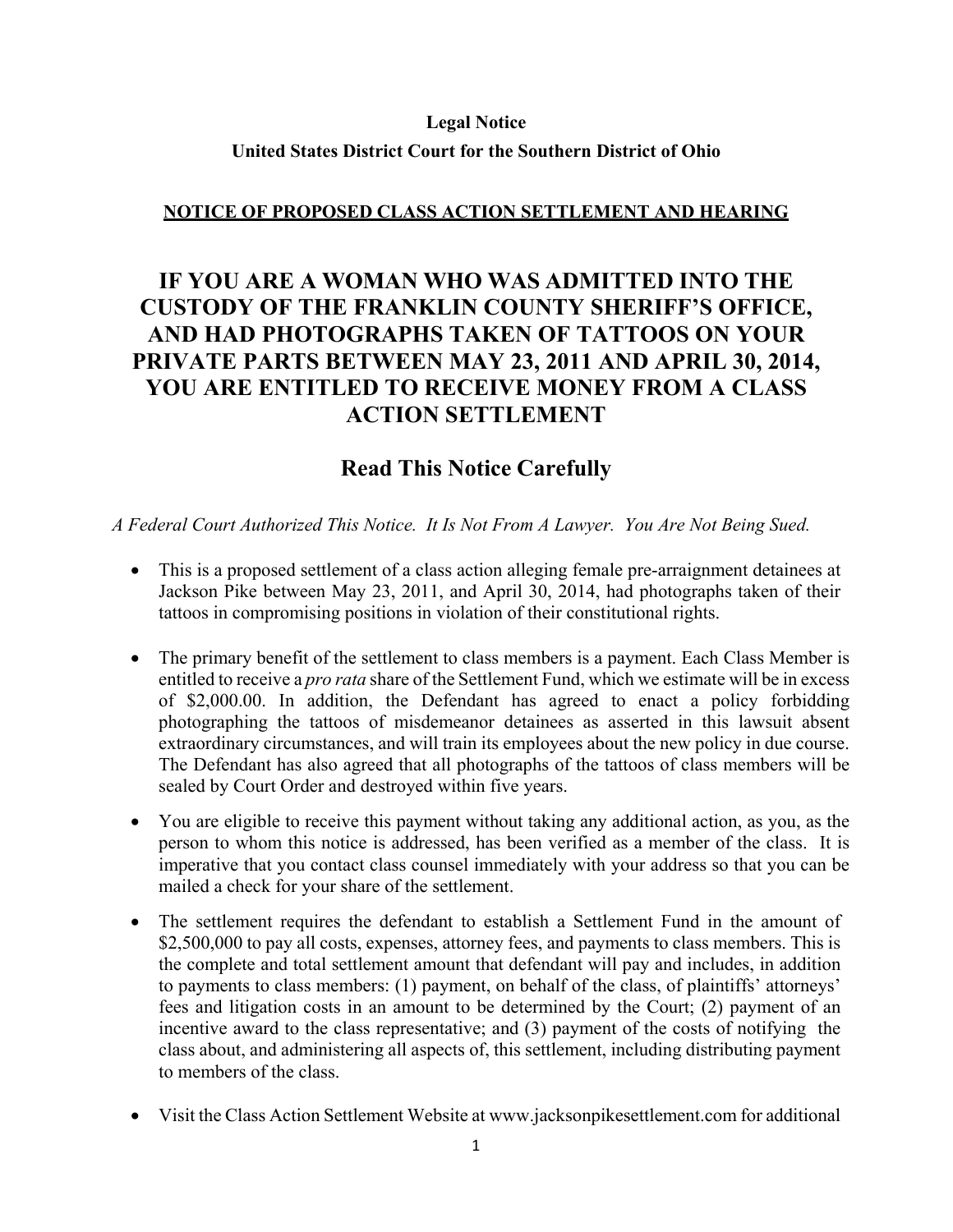details about the lawsuit. You may also get additional information by calling 1-866-742- 4955, or by writing to  $\frac{info(@rg2claims.com}{info(@rg2claims.com})$  or :

> *McDonald v. Franklin* County Settlement Administrator C/o RG/2 Claims Administration P.O. Box 59479 Philadelphia, PA 19102-9479

*Your legal rights are affected whether you act or you don't act. Read this notice carefully.* 

Г

٦

| <b>YOUR LEGAL RIGHTS AND OPTIONS IN THIS SETTLEMENT:</b> |                                                                                                                                                                                                                                                                                                                                                                                                                                                                                                 |
|----------------------------------------------------------|-------------------------------------------------------------------------------------------------------------------------------------------------------------------------------------------------------------------------------------------------------------------------------------------------------------------------------------------------------------------------------------------------------------------------------------------------------------------------------------------------|
| <b>Exclude Yourself</b>                                  | If you exclude yourself from the Settlement,<br>you will not be bound by the Settlement or<br>judgment and will not be entitled to a cash<br>payment. You will be free to pursue your<br>claims, if any, against the Defendant. This is<br>the only option that allows you to bring or be<br>part of any other lawsuit against the<br>Defendant in this case about the same legal<br>claims that are advanced in this case. You<br>must exclude yourself from the Settlement<br>by May 9, 2022. |
| Object                                                   | If you do not exclude yourself, you may write<br>to the Court about why you do not like the<br>Settlement or the request for legal fees and<br>costs. You must send a written objection to<br>the Court postmarked no later than May 9,<br>2022.                                                                                                                                                                                                                                                |
| Go to a Hearing                                          | You may ask to speak in Court about the<br>fairness of the Settlement or the request for<br>fees and costs.                                                                                                                                                                                                                                                                                                                                                                                     |
| Do Nothing                                               | You will receive your <i>pro rata</i> share of the<br>payment. You give up your right to sue<br>Defendant on these claims later.                                                                                                                                                                                                                                                                                                                                                                |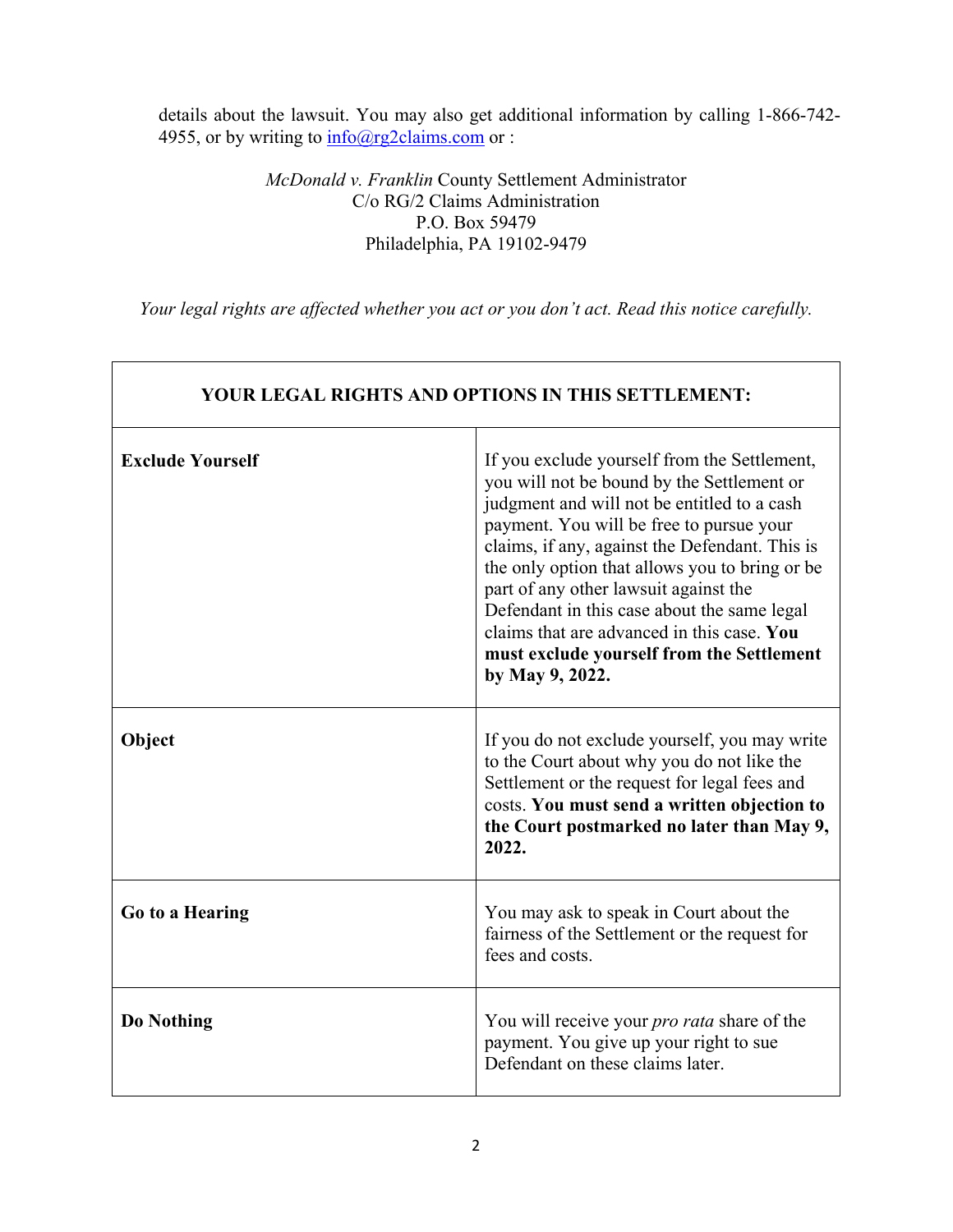- These rights and options **and the deadlines to exercise them** are explained in this notice.
- Your legal rights are affected whether you act or do not act. Read this notice carefully.
- The Court in charge of this case still must decide whether to give final approval to the Settlement. Likewise, payments to class members will be distributed only if the Court grants final approval of the Settlement and after any appeals are resolved.

# **BASIC INFORMATION**

# **I. WHY DID I GET THIS NOTICE?**

You, or a female residing at your address, was in the custody of the Franklin County Sheriff's Office on misdemeanor or other minor charges between May 23, 2011 and April 30, 2014, and had photos taken of tattoos located on their private parts upon admission to the Jackson Pike Facility in Columbus. These private parts including the breast, genitals, buttocks and the area under the belly button.

The Court sent you this notice because you have a right to know about a proposed settlement of a class action, and about your options, before the Court decides whether to approve the settlement. If the Court approves it and after objections and appeals are resolved, an administrator appointed by the Court will make the payments that the settlement allows. You will be informed of the progress of the settlement.

*If the class member that is entitled to receive this settlement notice is deceased, the settlement payment check will be made out in the name of the estate of the deceased class member. If you are the next of kin of a deceased class member, please contact Class Counsel listed below.* 

The Court in charge of this case is the United States District Court for the Southern District of Ohio. United States District Judge Michael H. Watson is presiding over this case. The Case is known as *McDonald v. Franklin County, Ohio,* Case Number 2:13-CV-503. The people who sued are called Plaintiffs, and the municipality they sued, Franklin County, is called the Defendant. The lawyers that represent the Plaintiff and the Class are called Class Counsel.

# **II. WHAT IS THIS LAWSUIT ABOUT?**

The lawsuit claims that Franklin County illegally photographed tattoos on the private parts of female detainees who were admitted into the custody of the Jackson Pike facility in Columbus after being charged with misdemeanors or other minor crimes, in violation of the unreasonable search and seizure provisions contained in the Fourth Amendment of the United States Constitution. Defendant Franklin County admits to photographing all tattoos on detainees during the class period, but maintains it did so legally. The Defendant further claims that the Class Members are not entitled to any damages as a result of having their tattoos photographed.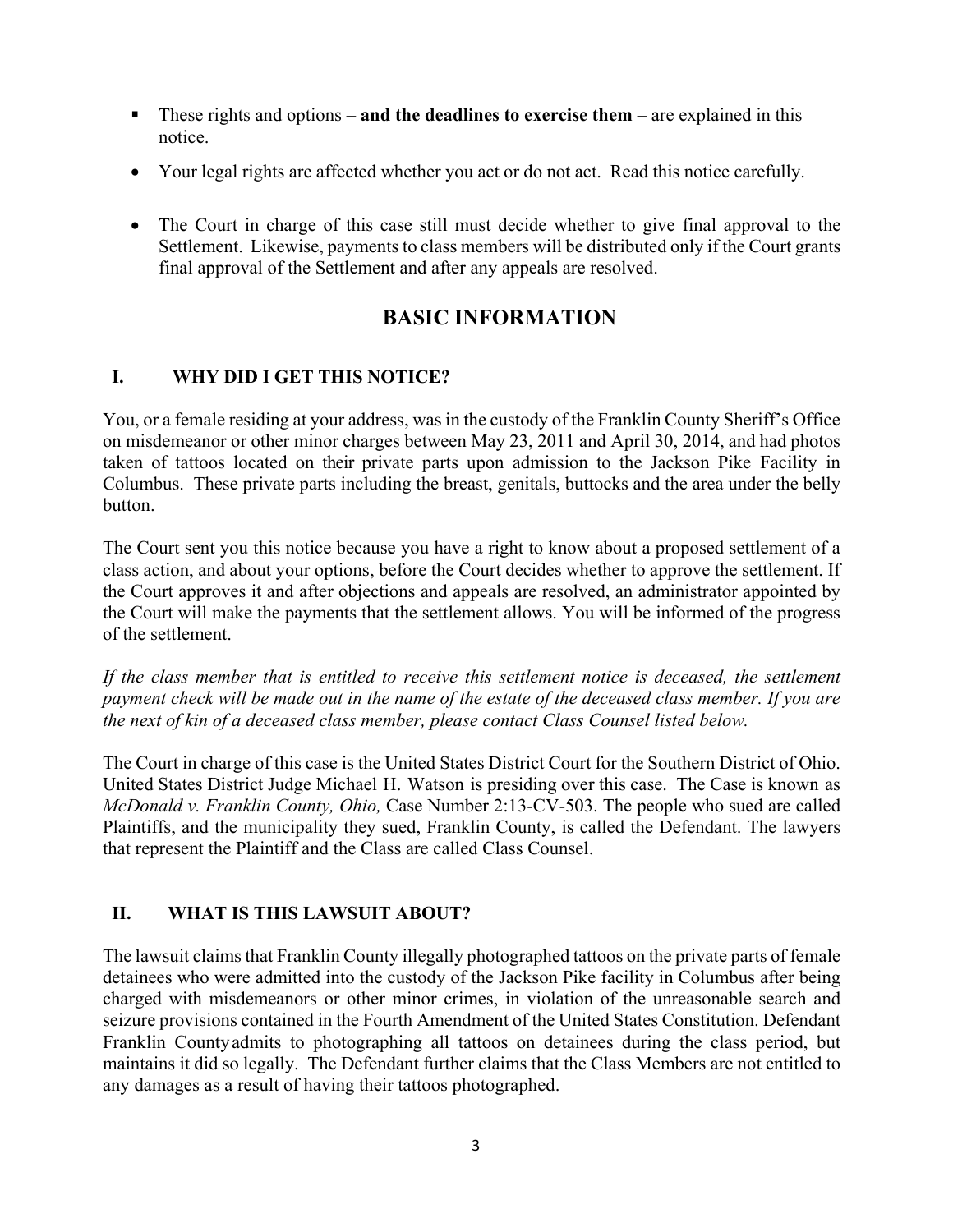## **III. WHY IS THIS A CLASS ACTION?**

In a class action, one or more people, called Class Representatives (in this case Kristen McDonald), sue on behalf of all people who have similar claims. All these people are a Class or Class Members. One Court resolves the issues for all Class Members, except for those who exclude themselves from the Class. United States District Judge Michael H. Watson is in charge of this class action.

## **IV. WHY IS THERE A SETTLEMENT?**

The Court did not decide in favor of Plaintiff or Defendant. Instead, both sides agreed to a Settlement. That way, they avoid the costs and risks of a trial, and the people affected will get compensation. The Class Representative and her attorneys think the Settlement is best for everyone who was subject to Jackson Pike's practices during the class period.

## **V. HOW DO I KNOW IF I AM A MEMBER OF THE CLASS?**

District Judge Watson has decided that everyone who fits this description is a Class Member:

All female detainees who have been placed into the custody of the Franklin County Correctional Center Two ("Jackson Pike"), after being charged with misdemeanors, minor misdemeanors, violations of probation, traffic infractions, civil commitments, city code violations or other minor crimes, including failure to pay fines, and had photographs taken of their breasts, hypogastric region, genitals, and/or buttocks upon their entry into the Jackson Pike facility prior to being arraigned before a judicial officer, pursuant to the policy, custom and practice of the County of Franklin. Detainees who are members of the class had photographs taken of their genitals, their hypogastric region, the lobes of their buttocks and/or the lobes of their breasts at the Jackson Pike facility. The class period commences on May 23, 2011, and extends until April 30, 2014.

Specifically excluded from the class are the Defendant and any and all of its respective affiliates, legal representatives, heirs, successors, employees or assignees.

Counsel for all parties agree that Franklin County ceased photographing tattoos on the private parts of detainees charged with misdemeanors or other minor crimes on April 30, 2014, the date on which they changed their policy and trained their employees to cease taking such photographs. Consequently, the Class Period runs from May 23, 2011 until April 30, 2014. If you are a female, were admitted into the custody of Jackson Pike during this time, and had photographs taken of tattoos on your private parts, you are a member of the class.

This lawsuit does not cover men, individuals charged with felony offenses, or individuals who had tattoos photographed that were not on their private parts at the time of their entry into the Jackson Pike facility. Also excluded are employees and representatives of the Defendant.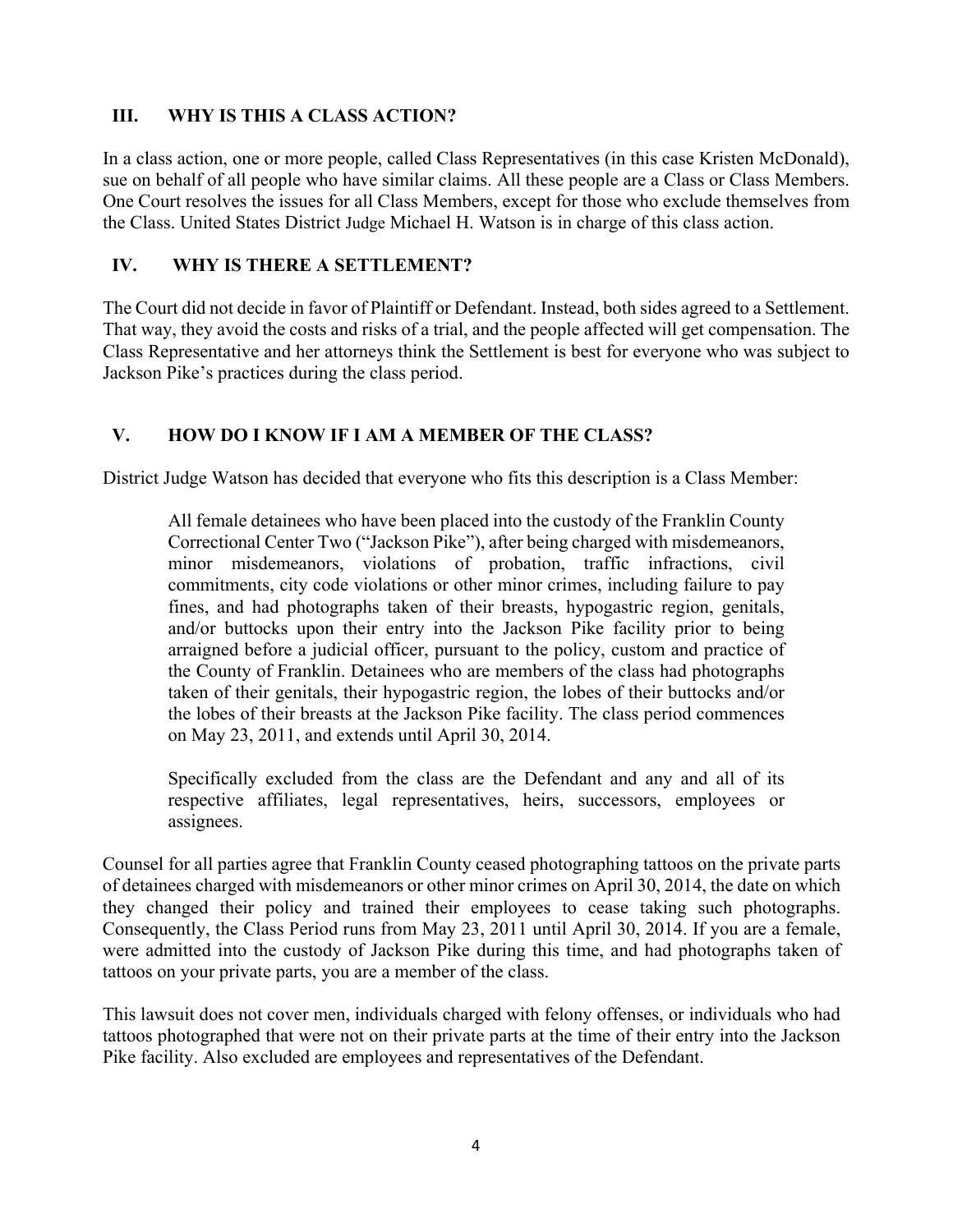## **VI. HOW DO I KNOW IF I QUALIFY TO BE IN THE CLASS?**

Class Counsel understands the sensitivity that many class members have about their time in the Franklin County Jail. Any contact between class members and Class Counsel is confidential. If you are delivered this notice, Class Counsel has reviewed your records and determined you are a member of the Class. You need to cooperate with class counsel in order for class counsel to locate you, and for them to make sure that you receive your settlement payment. You need to do nothing to receive this payment other than work with class counsel to provide your address.

If you did not receive this notice in the mail, however, you may still be a class member. You may contact Class Counsel or the Settlement Administrator to confirm your membership in the class. For more information, you can also visit the website, www.jacksonpikesettlement.com.

## **VII. WHAT AM I GIVING UP TO STAY IN THE CLASS?**

Unless you exclude yourself, you are staying in the Class and will be represented by Class Counsel. That means you will be part of this lawsuit, and cannot sue, continue to sue, or be part of any other lawsuit against Franklin County, its employees, or its elected officials about the legal issues in *this*  case. It also means that all of the Court's orders will apply to you and legally bind you.

You will receive a cash payment if you stay in the class. The attorneys for the class, and all litigation and administrative expenses, are being paid from the settlement fund.

# **THE SETTLEMENT BENEFITS – WHAT YOU GET**

# **VIII. WHAT DOES THE SETTLEMENT PROVIDE?**

Defendant has agreed to provide a total settlement fund amount of \$2,500,000 to compensate Class Members whose tattoos were photographed while at the Jackson Pike facility during the class period. This settlement fund amount will cover all costs, administration and notification expenses, payments to class members, attorney fees, class notice, and all aspects of the administration of settlement, including but not limited to, attorneys' fees up to a maximum of \$833,333.33, class counsel's litigation expenses and a service award to the class representative of \$50,000 for stepping forward and representing the Class.

A complete description of the settlement is provided in the Settlement Agreement and Release. You can get a copy of the Settlement Agreement and Release by visiting www.jacksonpikesettlement.com.

## **IX. WHAT CAN I GET FROM THE SETTLEMENT?**

The Settlement Fund will be distributed to Class Members on a pro rata basis. Each Class Member is entitled to receive a pro rata share of the Settlement Fund. We estimate that each class member will receive an amount in excess of \$ 2,000,00.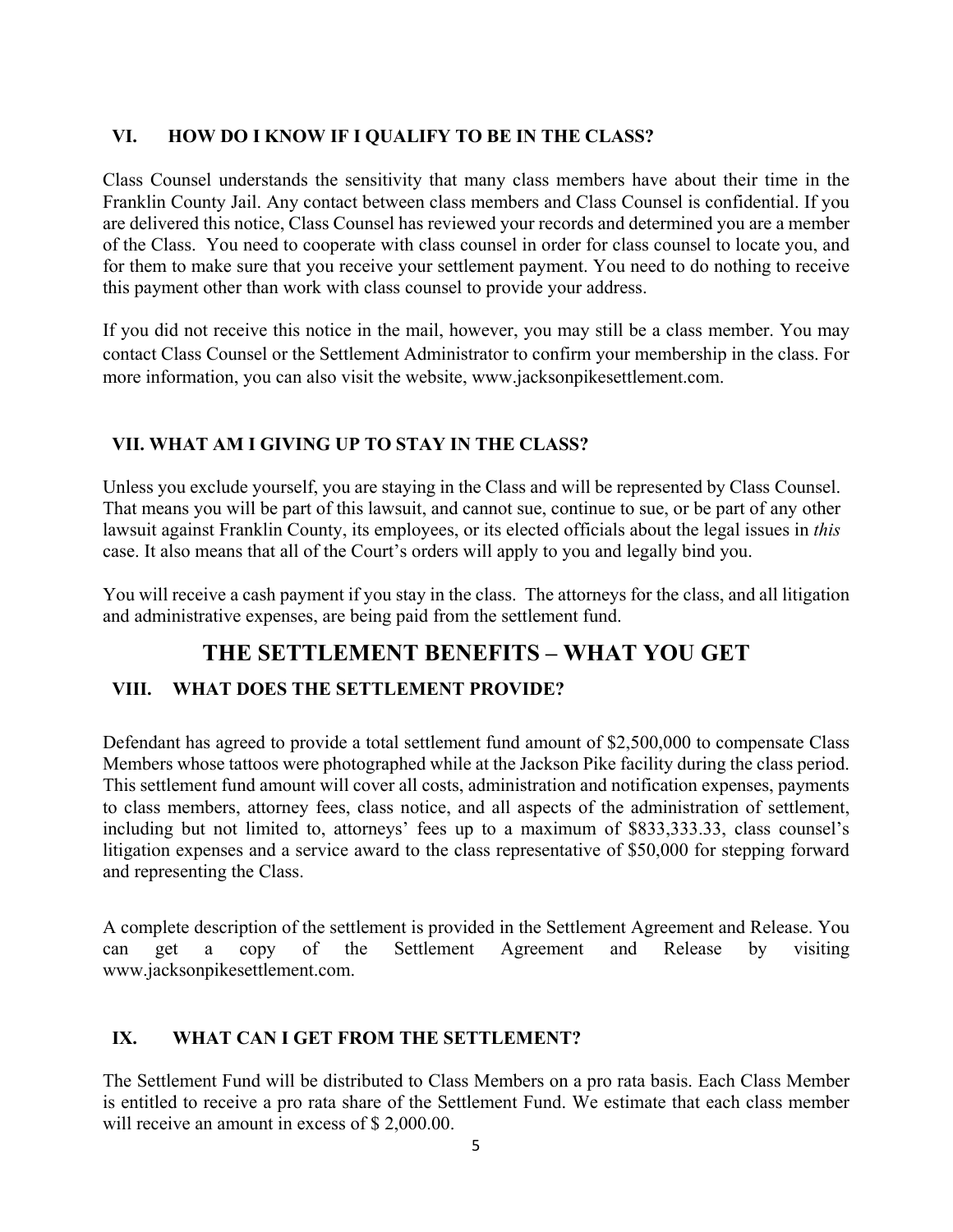If you received this notice on behalf next of kin who was a member of the class and who has passed away, please contact the Administrator for instructions on having the settlement payment paid to the Estate of the class member.

# **EXCLUDING YOURSELF FROM THE CLASS**

If you want to keep the right to sue, if any, or continue to sue Franklin County, if any, on your own, for monetary damages, then you must take steps to get out of the case. This is called excluding yourself – or is sometimes referred to as "opting out" of the class action lawsuit.

## **X. HOW DO I GET OUT OF THE CLASS ACTION LAWSUIT?**

To exclude yourself from the settlement, you must send a letter by mail saying that you want to be excluded from McDonald v. Franklin County, Ohio, Case Number 2:13-CV-503. Be sure to include your name, address, telephone number, email address, and your signature. You must mail your exclusion request postmarked no later than May 9, 2022 to:

Franklin County Jail Exclusions Elmer Robert Keach, III, Esquire Law Offices of Elmer Robert Keach, III, PC One Pine West Plaza, Suite 109 Albany, NY 12205

Class Counsel will take the responsibility of forwarding your Exclusion Request to the Court. You cannot exclude yourself on the phone or by e-mail. If you ask to be excluded, you will not receive monetary recovery from this lawsuit, you cannot participate in the lawsuit, and you will not be legally bound by anything that happens in the lawsuit. You may be able to sue (or continue to sue) Franklin County in the future.

## **XI. IF I DO NOT EXCLUDE MYSELF, CAN I SUE FRANKLIN COUNTY FORTHE SAME THING LATER?**

No. Unless you exclude yourself, you give up the right to sue Franklin County for the claims that this case involves. Instead, you will receive a check for your share of the Settlement Fund. If you have a pending lawsuit, speak to your lawyer in that lawsuit immediately. You must exclude yourself from *this* Class to continue on with your own lawsuit. Remember, the exclusion deadline is May 9, 2022.

# **XII. IF I EXCLUDE MYSELF, CAN I GET MONEY FROM THIS CASE?**

No. If you exclude yourself, you will not be eligible to receive any money from this lawsuit.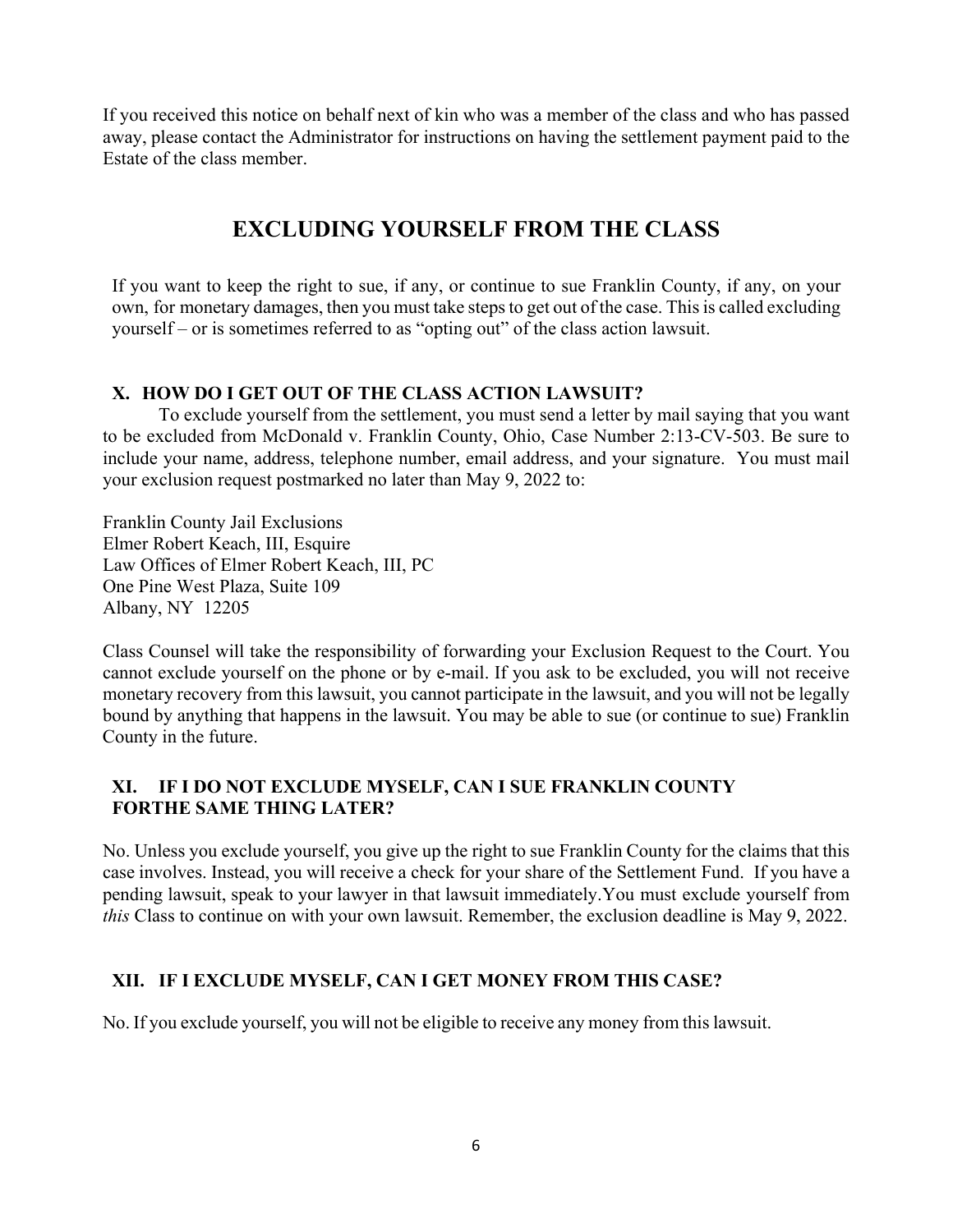# **THE LAWYERS REPRESENTING YOU**

### **XIII. WHO ARE THE LAWYERS IN THIS CASE?**

The Court approved Andrew Baker of the Baker Law Group, Columbus, Ohio, Elmer Robert Keach, III, Esquire, Law Offices of Elmer Robert Keach, III, PC, Albany, New York; Nicholas A. Migliaccio and Jason Rathod of Migliaccio & Rathod LLP, Washington, District of Columbia, and Aaron Rihn and Sara Watkins of Robert Pierce & Associates, P.C., Pittsburgh, Pennsylvania, to represent you and other Class Members. Together, the lawyers are called Class Counsel. You will not be charged for these lawyers. If you want to be represented by your own lawyer, you may hire one at your own expense.

### **XIV. HOW WILL THE LAWYERS AND CLASS REPRESENTATIVES BE PAID?**

Class Counsel will ask the Court for attorneys' fees and expenses as a percentage of the settlement, and a payment of \$50,000 for Class Representative Kristen McDonald. The Settlement Agreement provides that one third (1/3) of the Settlement Fund (\$833.333.33) will be paid to Class Counsel as an award of attorneys' fees, together with an award for the reimbursement of litigation expenses.. These amounts will be deducted from the Settlement Fund before payments are made to Class Members. The costs of administering the Settlement and locating class members, which are estimated at \$40,000, will also be deducted from the Settlement Fund.

# **OBJECTING TO THE SETTLEMENT**

You can tell the Court that you do not agree with the Settlement or some part of it.

## **XV. HOW DO I TELL THE COURT IF I DO NOT LIKE THE SETTLEMENT?**

If you are a Class Member, you can object to the Settlement if you don't like any part of it. You can give objections why you think the Court should not approve it. The Court will consider your views. To object, you must send a letter saying that you object to McDonald v. Franklin County, Ohio, Case Number 2:13-CV-0503. Be sure to include your name, address, telephone number, your signature, and the reasons why you object to this Settlement and the case number (2:13-CV-0503). Mail the objection to these three different places postmarked no later than May 9, 2022.

## **COURT**

Clerk of the Court United States District Court For the Southern District of Ohio Joseph P. Kinneary U.S. Courthouse, Room 169 85 Marconi Boulevard Columbus, OH 43215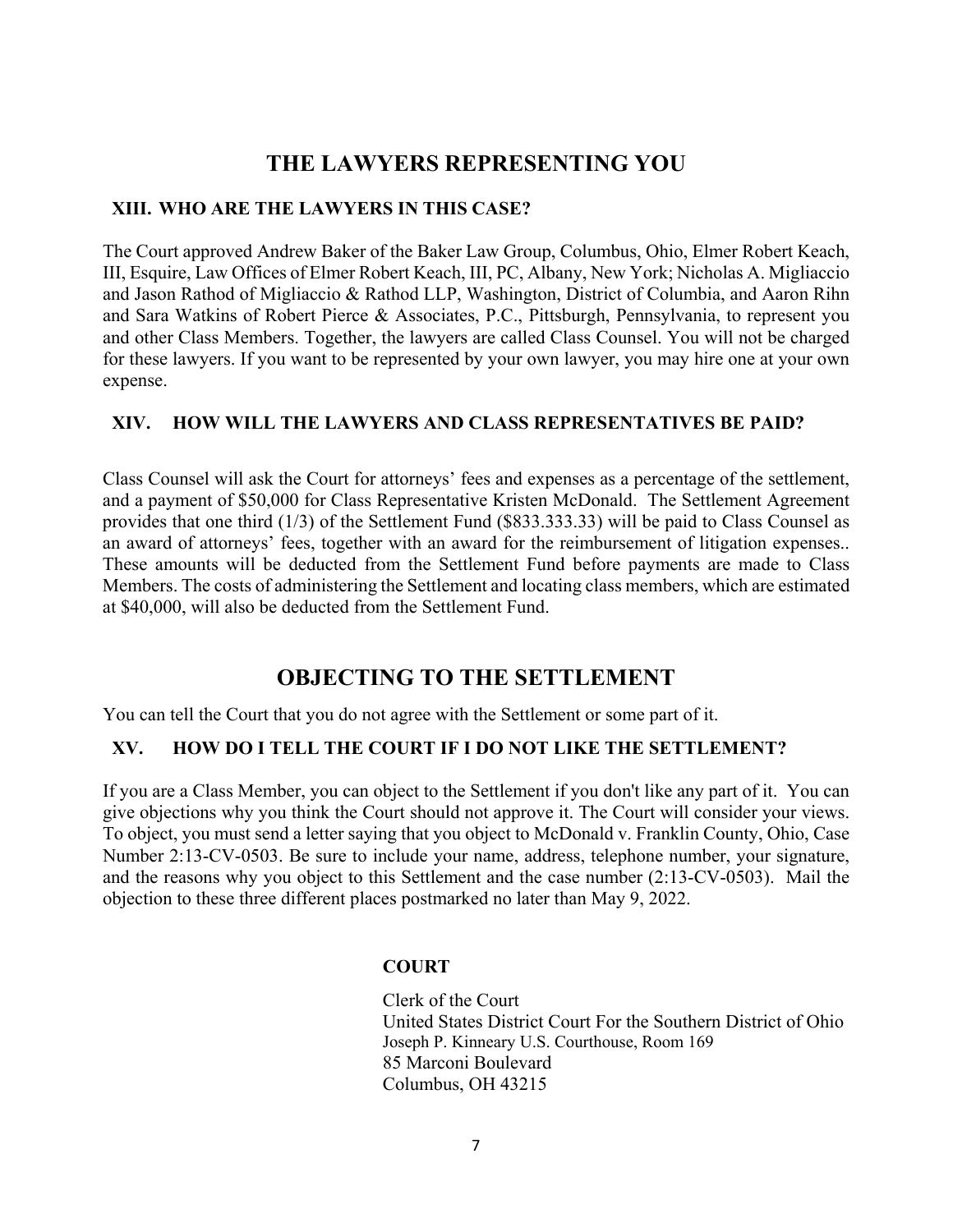#### **CLASS COUNSEL**

Elmer Robert Keach, III, Esquire Law Offices of Elmer Robert Keach, III, PC One Pine West Plaza, Suite 109 Albany, NY 12205

#### **DEFENSE COUNSEL**

Amy L. Hiers, Esquire Jeanine Hummer, Esquire Jesse W. Armstrong, Esquire John A. Zervas, Esquire, Franklin County Prosecutor's Office 373 South High Street 13th Floor Columbus, OH 43215

#### **XVI. WHAT IS THE DIFFERENCE BETWEEN OBJECTING AND EXCLUDING MYSELF?**

Objecting is simply telling the Court that you do not like something about the Settlement. You can object only if you stay in the Class. Excluding yourself is telling the Court that you do not want to be a part of the Class. If you exclude yourself, you have no basis to object because the case no longer legally affects you.

# **IF YOU DO NOTHING**

#### **XVII. WHAT HAPPENS IF I DO NOTHING AT ALL?**

If you do nothing, you will receive money from the Settlement. Unless you exclude yourself, you will not be able to start a lawsuit, continue with a lawsuit, or be part of any other lawsuit against Franklin County about the legal issues in this case, ever again.

# **THE COURT'S FAIRNESS HEARING**

The Court will hold a hearing to decide whether to approve the Settlement. You may attend and you may ask to speak, but you do not have to do so.

#### **XVIII. WHEN AND WHERE WILL THE COURT DECIDE WHETHER TO APPROVE THE SETTLEMENT?**